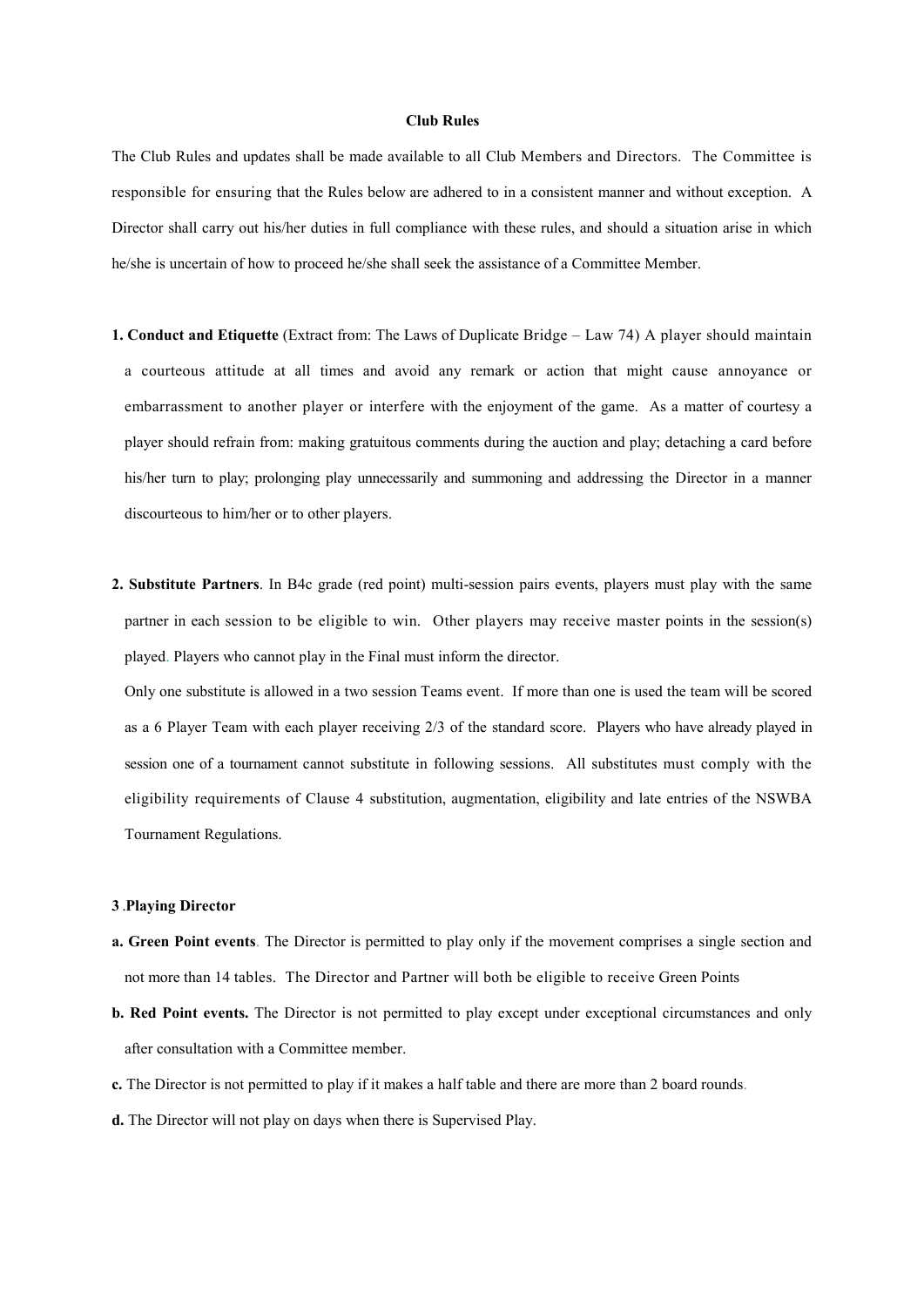## **4. Players without Partners**

Players requiring partners must register with the Club Pairs Coordinator. If a partner cannot be found for the particular day required the player may attend the Club on the chance that a vacancy becomes available, but must be prepared to go home. Failing this, the Director is permitted to play as long as the requirements of Rule 3 are met. No player may play with a Director more than once in a calendar month.

## **5. Sit out Table**

Players are requested not to remove cards from the board whilst sitting at the 'Sit out Table'. There have been a number of instances where the cards have been replaced incorrectly. This causes the players following to be disadvantaged.

## **6. Club Championships**

 These are the Club Championship, the President's Pairs and the Founders' Pairs. Session 1 will include an Arrow Switch. If numbers permit, Session 2 will have a Howell Movement with the top 14 pairs and a Consolation Field in which visitors may be allowed to play. Final and Consolation Fields will be played concurrently. Points will be available to all participants, however trophies may only be awarded to financial members of the club

# **7**. **Prizes**.

Winners of Final Red Point Events will be awarded prizes of a type agreed by the committee.

## **8. Complaints**

Club members and visitors who:-

- 1. a) Have been offended, hurt or angered by an incident at the Club venues, or witnessed such an incident or
	- b) Have a personal complaint against the Club resulting from an action or inaction by any of the Club Committee members should report, in writing, to the Club President. Complaints will be tabled at the first available committee meeting, or at a special meeting depending on the severity of the complaint, and acted upon in due course. All complainants will be notified in writing of the course taken by the Club.
- 2. Appeals against the Director's decision are to be made verbally to the Director within half an hour of the session closing and confirmed in writing within 48 hours. Director's response, together with complaint, is